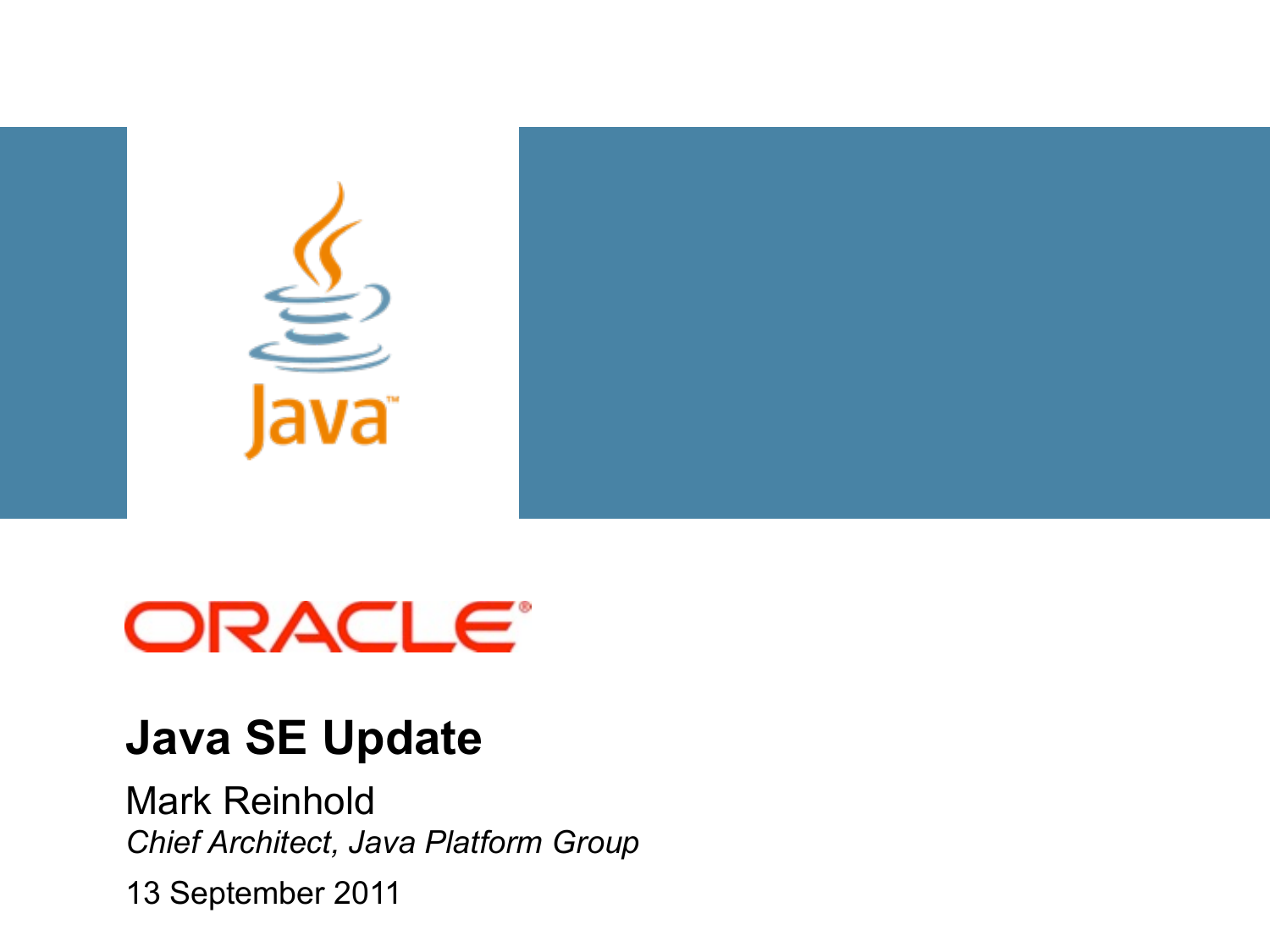## **Java SE 7 (JSR 336)**



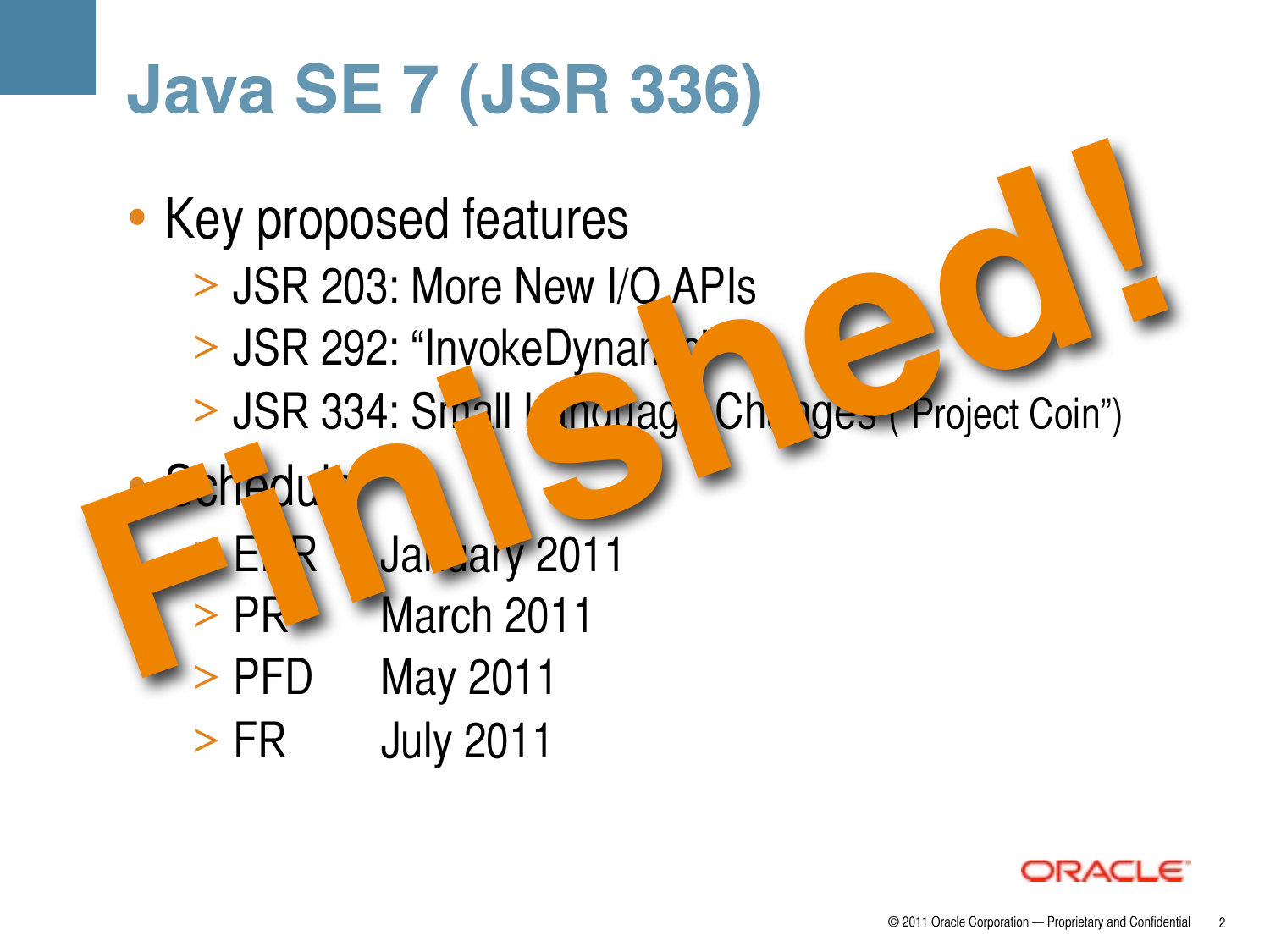# **Java SE 8 (JSR 337)**

- Key proposed features
	- > JSR 308: Type Annotations
	- > JSR TBD: More Small Language Changes
	- > JSR 335: Lambda Expressions *etc.* ("Project Lambda")
	- > JSR TBD: Java Native Module System ("Project Jigsaw")

#### • Schedule

- > EDR February 2012
- > PR June 2012
- > PFD August 2012
- > FR October 2012

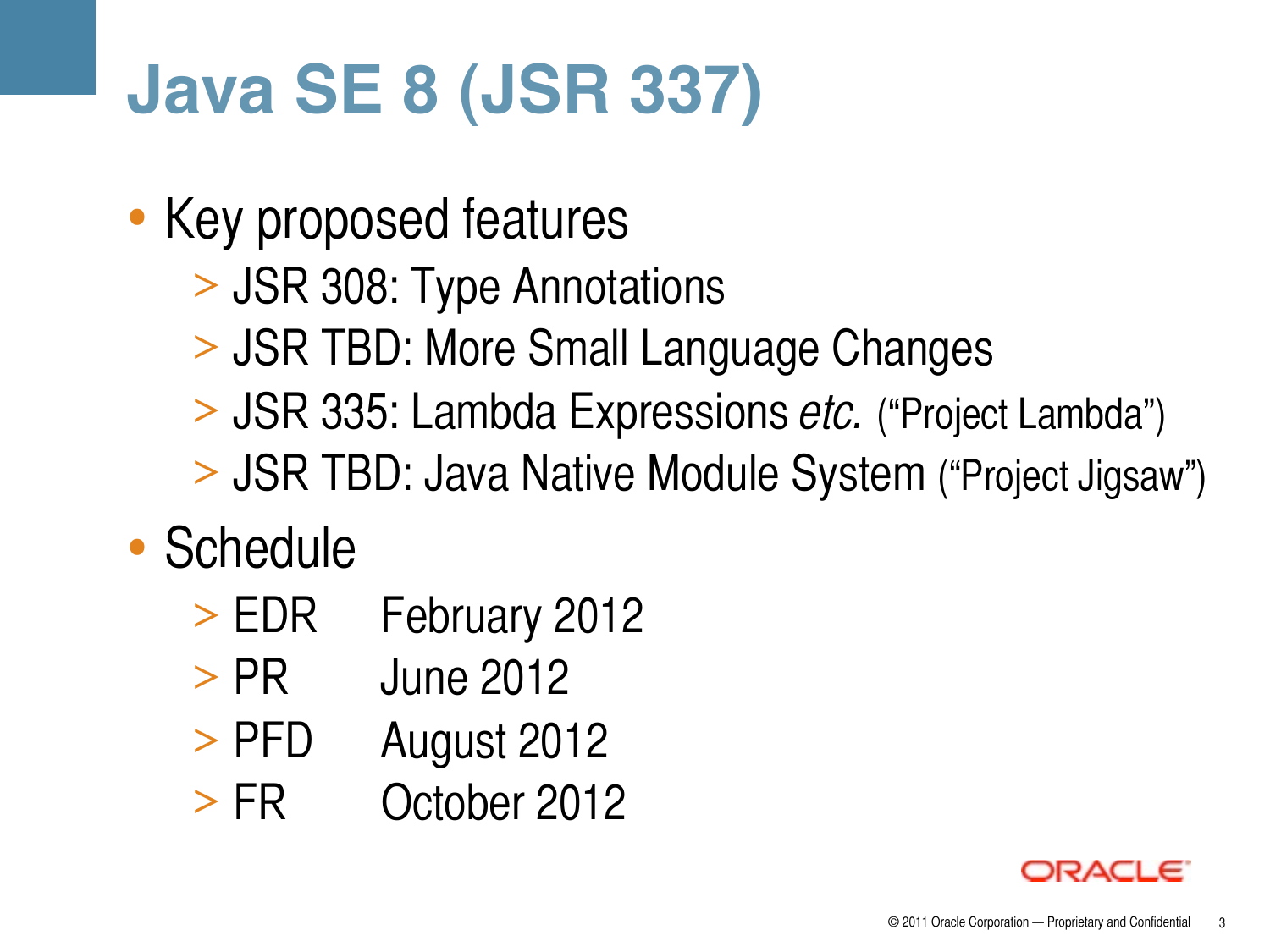## **Modularity in Java SE 8**

- Top-level goals
	- > Standard facilities for "programming in the large"
	- > Eventual SE & ME convergence
		- As discussed in Bonn last October
- Informal "modularity summit" held last January
	- > Participation from SE, EE, OSGi, and Eclipse communities
	- > Goal: Reach a clear understanding of module-system requirements
	- <sup>&</sup>gt; Created an agreed [draft requirements document](http://openjdk.java.net/projects/jigsaw/doc/draft-java-module-system-requirements-12) Will serve as a starting point for the module-system JSR
		-
		- Expect to submit that JSR in October